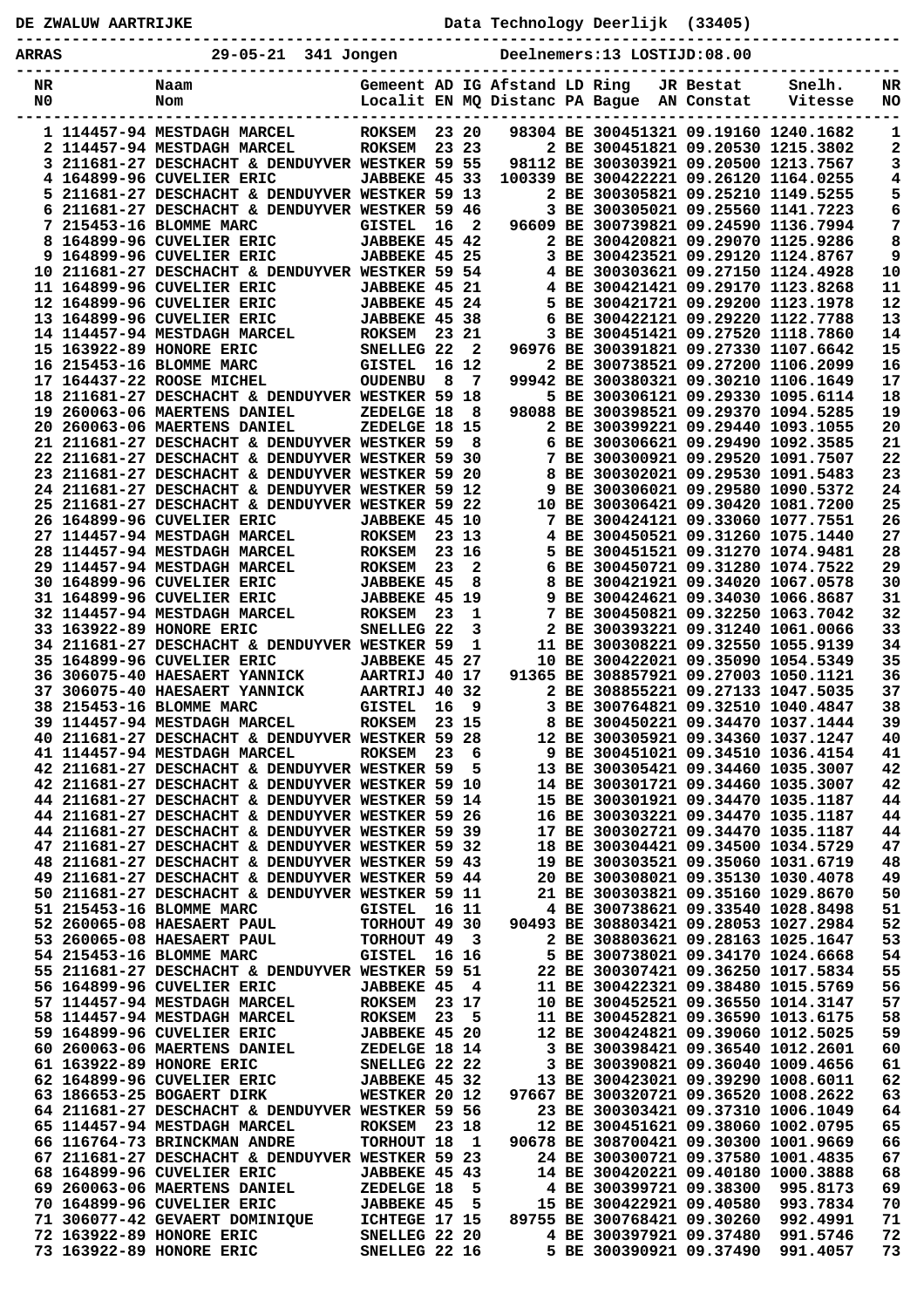|  | 74 164899-96 CUVELIER ERIC                                                                                                                                                                                                                  | JABBEKE 45 29         |     |       |  | 16 BE 300423421 09.41440                           | 986.2942             | 74         |
|--|---------------------------------------------------------------------------------------------------------------------------------------------------------------------------------------------------------------------------------------------|-----------------------|-----|-------|--|----------------------------------------------------|----------------------|------------|
|  | 75 164899-96 CUVELIER ERIC                                                                                                                                                                                                                  | JABBEKE 45 16         |     |       |  | 17 BE 300420521 09.41460                           | 985.9712             | 75         |
|  | 76 164437-22 ROOSE MICHEL                                                                                                                                                                                                                   | <b>OUDENBU</b>        | - 8 | 4     |  | 2 BE 300382121 09.41240                            | 985.6213             | 76         |
|  | 77 260065-08 HAESAERT PAUL                                                                                                                                                                                                                  | TORHOUT 49 44         |     |       |  | 3 BE 308807721 09.32013                            | 983.3880             | 77         |
|  | 78 211681-27 DESCHACHT & DENDUYVER WESTKER 59                                                                                                                                                                                               |                       |     | 3     |  | 25 BE 300307521 09.40120                           | 979.1617             | 78         |
|  | 79 306075-40 HAESAERT YANNICK                                                                                                                                                                                                               | AARTRIJ 40 14         |     |       |  | 3 BE 308859221 09.33512                            | 973.4870             | 79         |
|  | 80 215453-16 BLOMME MARC                                                                                                                                                                                                                    |                       |     |       |  |                                                    |                      |            |
|  |                                                                                                                                                                                                                                             | <b>GISTEL</b>         |     | 16 13 |  | 6 BE 300736521 09.39190                            | 972.7370             | 80         |
|  | 81 306075-40 HAESAERT YANNICK                                                                                                                                                                                                               | AARTRIJ 40 27         |     |       |  | 4 BE 308857421 09.34002                            | 971.9336             | 81         |
|  | 82 306075-40 HAESAERT YANNICK                                                                                                                                                                                                               | AARTRIJ 40 23         |     |       |  | 5 BE 308856221 09.34072                            | 970.7289             | 82         |
|  | 83 211681-27 DESCHACHT & DENDUYVER WESTKER 59 41                                                                                                                                                                                            |                       |     |       |  | 26 BE 300304521 09.41060                           | 970.4451             | 83         |
|  | 84 164899-96 CUVELIER ERIC                                                                                                                                                                                                                  | JABBEKE 45            |     | 6     |  | 18 BE 300420321 09.43280                           | 969.7713             | 84         |
|  | 85 114457-94 MESTDAGH MARCEL                                                                                                                                                                                                                | <b>ROKSEM</b>         | 23  | 4     |  | 13 BE 300452721 09.41270                           | 968.9897             | 85         |
|  | 86 163922-89 HONORE ERIC                                                                                                                                                                                                                    | SNELLEG 22 11         |     |       |  | 6 BE 300397621 09.40070                            | 968.6299             | 86         |
|  | 87 114457-94 MESTDAGH MARCEL                                                                                                                                                                                                                | <b>ROKSEM</b>         |     | 23 10 |  | 14 BE 300452321 09.41300                           | 968.5123             | 87         |
|  | 88 211681-27 DESCHACHT & DENDUYVER WESTKER 59 57                                                                                                                                                                                            |                       |     |       |  | 27 BE 300301521 09.41240                           | 967.5740             | 88         |
|  | 89 215453-16 BLOMME MARC                                                                                                                                                                                                                    | GISTEL                | 16  | 1     |  | 7 BE 300737421 09.40060                            | 965.1249             | 89         |
|  | 90 114457-94 MESTDAGH MARCEL                                                                                                                                                                                                                | <b>ROKSEM</b>         | 23  | 7     |  | 15 BE 300451721 09.42210                           | 960.4690             | 90         |
|  |                                                                                                                                                                                                                                             |                       |     |       |  |                                                    |                      |            |
|  | 91 260063-06 MAERTENS DANIEL                                                                                                                                                                                                                | ZEDELGE 18            |     | 1     |  | 5 BE 300400021 09.42210                            | 958.3586             | 91         |
|  | 92 211681-27 DESCHACHT & DENDUYVER WESTKER 59 40                                                                                                                                                                                            |                       |     |       |  | 28 BE 300304721 09.42300                           | 957.1902             | 92         |
|  | 93 211681-27 DESCHACHT & DENDUYVER WESTKER 59                                                                                                                                                                                               |                       |     | 4     |  | 29 BE 300305621 09.42320                           | 956.8791             | 93         |
|  | 94 164437-22 ROOSE MICHEL                                                                                                                                                                                                                   | <b>OUDENBU</b>        | - 8 | 1     |  | 3 00 300427521 09.44310                            | 956.2303             | 94         |
|  | 95 163922-89 HONORE ERIC                                                                                                                                                                                                                    | SNELLEG <sub>22</sub> |     | 4     |  | 7 BE 300393121 09.41270                            | 955.8995             | 95         |
|  | 96 164899-96 CUVELIER ERIC                                                                                                                                                                                                                  | JABBEKE 45 34         |     |       |  | 19 BE 300421521 09.45000                           | 955.6095             | 96         |
|  | 97 114457-94 MESTDAGH MARCEL                                                                                                                                                                                                                | <b>ROKSEM</b>         |     | 23 11 |  | 16 BE 300451121 09.43030                           | 953.9447             | 97         |
|  | 98 114457-94 MESTDAGH MARCEL                                                                                                                                                                                                                | <b>ROKSEM</b>         | 23  | 3     |  | 17 BE 300450421 09.43040                           | 953.7904             | 98         |
|  | 99 164899-96 CUVELIER ERIC                                                                                                                                                                                                                  | <b>JABBEKE 45 18</b>  |     |       |  | 20 BE 300424421 09.45370                           | 950.0300             | 99         |
|  | 100 211681-27 DESCHACHT & DENDUYVER WESTKER 59 27                                                                                                                                                                                           |                       |     |       |  | 30 BE 300304821 09.43200                           | 949.4710             | 100        |
|  | 101 211681-27 DESCHACHT & DENDUYVER WESTKER 59                                                                                                                                                                                              |                       |     | 6     |  | 31 BE 300306921 09.43210                           | 949.3179             | 101        |
|  |                                                                                                                                                                                                                                             |                       |     |       |  |                                                    |                      |            |
|  | 102 260065-08 HAESAERT PAUL                                                                                                                                                                                                                 | TORHOUT 49 37         |     |       |  | 4 BE 308810621 09.35383                            | 946.2001             | 102        |
|  | 103 260065-08 HAESAERT PAUL                                                                                                                                                                                                                 | TORHOUT 49            |     | 7     |  | 5 BE 308807221 09.35453                            | 945.0473             | 103        |
|  | 104 260065-08 HAESAERT PAUL                                                                                                                                                                                                                 | TORHOUT 49            |     | 8     |  | 6 BE 308803721 09.35523                            | 943.8972             | 104        |
|  | 105 211681-27 DESCHACHT & DENDUYVER WESTKER 59 16                                                                                                                                                                                           |                       |     |       |  | 32 BE 300305521 09.44060                           | 942.4784             | 105        |
|  | 106 260065-08 HAESAERT PAUL                                                                                                                                                                                                                 | TORHOUT 49 49         |     |       |  | 7 BE 308808321 09.36353                            | 936.8937             | 106        |
|  | 107 306075-40 HAESAERT YANNICK                                                                                                                                                                                                              | AARTRIJ 40 20         |     |       |  | 6 BE 308857621 09.37332                            | 936.5646             | 107        |
|  | 108 164899-96 CUVELIER ERIC                                                                                                                                                                                                                 | <b>JABBEKE 45 11</b>  |     |       |  | 21 BE 300423321 09.47270                           | 933.8204             | 108        |
|  | 109 215453-16 BLOMME MARC                                                                                                                                                                                                                   | <b>GISTEL</b>         | 16  | 8     |  | 8 BE 300737221 09.44070                            | 927.8918             | 109        |
|  | 110 164899-96 CUVELIER ERIC                                                                                                                                                                                                                 | <b>JABBEKE 45</b>     |     | 1     |  | 22 BE 300420121 09.48170                           | 926.6338             | 110        |
|  | 111 116764-73 BRINCKMAN ANDRE                                                                                                                                                                                                               | TORHOUT 18            |     | 5     |  | 2 BE 308701121 09.38050                            | 924.4996             | 111        |
|  | 112 163922-89 HONORE ERIC                                                                                                                                                                                                                   | SNELLEG <sub>22</sub> |     | 7     |  | 8 BE 300395421 09.45180                            | 920.9497             | 112        |
|  |                                                                                                                                                                                                                                             |                       |     |       |  |                                                    |                      |            |
|  | 113 116764-73 BRINCKMAN ANDRE                                                                                                                                                                                                               | TORHOUT 18 16         |     |       |  | 3 BE 308701021 09.38280                            | 920.9005             | 113        |
|  | 114 164899-96 CUVELIER ERIC                                                                                                                                                                                                                 | <b>JABBEKE 45 17</b>  |     |       |  | 23 BE 300423621 09.49140                           | 918.5749             | 114        |
|  | 115 306075-40 HAESAERT YANNICK                                                                                                                                                                                                              | AARTRIJ 40 13         |     |       |  | 7 BE 308856421 09.39422                            | 916.3686             | 115        |
|  | 116 211681-27 DESCHACHT & DENDUYVER WESTKER 59 17                                                                                                                                                                                           |                       |     |       |  | 33 BE 300300121 09.47050                           | 916.2210             | 116        |
|  | 117 164899-96 CUVELIER ERIC                                                                                                                                                                                                                 | JABBEKE 45 31         |     |       |  | 24 BE 300422721 09.49330                           | 915.9197             | 117        |
|  | 118 306075-40 HAESAERT YANNICK                                                                                                                                                                                                              | <b>AARTRIJ 40 38</b>  |     |       |  | 8 BE 308857521 09.39462                            | 915.7562             | 118        |
|  | 119 211681-27 DESCHACHT & DENDUYVER WESTKER 59 9                                                                                                                                                                                            |                       |     |       |  | 34 BE 300304121 09.47220                           | 913.8032             | 119        |
|  | 120 260063-06 MAERTENS DANIEL                                                                                                                                                                                                               | ZEDELGE 18 17         |     |       |  | 6 BE 300425021 09.47220                            | 913.5796             | 120        |
|  | 121 260063-06 MAERTENS DANIEL                                                                                                                                                                                                               | ZEDELGE 18 18         |     |       |  | 7 BE 300398121 09.47240                            | 913.2961             | 121        |
|  | 122 260063-06 MAERTENS DANIEL                                                                                                                                                                                                               | ZEDELGE 18 12         |     |       |  | 8 BE 300399621 09.47320                            | 912.1637             | 122        |
|  | 123 116764-73 BRINCKMAN ANDRE                                                                                                                                                                                                               | TORHOUT 18 2          |     |       |  | 4 BE 308701221 09.39340                            | 910.7265             | 123        |
|  | 124 164437-22 ROOSE MICHEL                                                                                                                                                                                                                  | OUDENBU 8 2           |     |       |  | 4 00 300428821 09.49570                            | 908.9768             | 124        |
|  |                                                                                                                                                                                                                                             |                       |     |       |  | 25 BE 300421121 09.50320                           | 907.7714             | 125        |
|  | 125 164899-96 CUVELIER ERIC JABBEKE 45 14                                                                                                                                                                                                   |                       |     |       |  |                                                    |                      |            |
|  | 126 260065-08 HAESAERT PAUL                                                                                                                                                                                                                 | TORHOUT 49 42         |     |       |  | 8 BE 308802521 09.39562                            | 905.5035             | 126        |
|  | 127 211681-27 DESCHACHT & DENDUYVER WESTKER 59 29                                                                                                                                                                                           |                       |     |       |  | 35 BE 300301021 09.48310                           | 904.1192             | 127        |
|  | 128 260065-08 HAESAERT PAUL                                                                                                                                                                                                                 | TORHOUT 49 40         |     |       |  | 9 BE 308805021 09.40392                            | 899.0562             | 128        |
|  | 129 186653-25 BOGAERT DIRK                                                                                                                                                                                                                  | WESTKER 20 4          |     |       |  | 2 BE 300321621 09.48480                            | 897.6746             | 129        |
|  | 130 260065-08 HAESAERT PAUL TORHOUT 49 16                                                                                                                                                                                                   |                       |     |       |  | 10 BE 308803321 09.40542                           | 896.8286             | 130        |
|  | 131 186653-25 BOGAERT DIRK WESTKER 20 3<br>132 164899-96 CUVELIER ERIC JABBEKE 45 45                                                                                                                                                        |                       |     |       |  | 3 BE 300320921 09.48590                            | 896.1646             | 131        |
|  |                                                                                                                                                                                                                                             |                       |     |       |  | 26 BE 300424321 09.52040                           | 895.3510             | 132        |
|  |                                                                                                                                                                                                                                             |                       |     |       |  | 18 BE 300450121 09.50020                           | 893.4020             | 133        |
|  |                                                                                                                                                                                                                                             |                       |     |       |  | 19 BE 300451921 09.50040                           | 893.1314             | 134        |
|  | 133 114457-94 MESTDAGH MARCEL<br>133 114457-94 MESTDAGH MARCEL<br>134 114457-94 MESTDAGH MARCEL<br>135 163922-89 HONORE ERIC<br>136 163922-89 HONORE ERIC<br>137 215453-16 BLOMME MARC<br>137 215453-16 BLOMME MARC<br>157 215453-16 BLOMME |                       |     |       |  | 9 BE 300396721 09.48360                            | 892.9650             | 135        |
|  |                                                                                                                                                                                                                                             |                       |     |       |  | 10 BE 300390221 09.48520                           | 890.7777             | 136        |
|  |                                                                                                                                                                                                                                             |                       |     |       |  |                                                    |                      |            |
|  |                                                                                                                                                                                                                                             |                       |     |       |  | 9 BE 300737121 09.48390                            | 889.1763             | 137        |
|  | 138 211681-27 DESCHACHT & DENDUYVER WESTKER 59 45                                                                                                                                                                                           |                       |     |       |  | 36 BE 300300521 09.50280                           | 888.1593             | 138        |
|  | 139 211681-27 DESCHACHT & DENDUYVER WESTKER 59 48                                                                                                                                                                                           |                       |     |       |  | 37 BE 300301421 09.50310                           | 887.7575             | 139        |
|  | 140 260065-08 HAESAERT PAUL                                                                                                                                                                                                                 | TORHOUT 49 38         |     |       |  | 11 BE 311542121 09.41582                           | 887.4473             | 140        |
|  | 141 164899-96 CUVELIER ERIC                                                                                                                                                                                                                 | JABBEKE 45 9          |     |       |  | 27 BE 300421021 09.53060                           | 887.1706             | 141        |
|  | 142 211681-27 DESCHACHT & DENDUYVER WESTKER 59 24                                                                                                                                                                                           |                       |     |       |  | 38 BE 300307721 09.50380                           | 886.8213             | 142        |
|  | 143 164899-96 CUVELIER ERIC                                                                                                                                                                                                                 | <b>JABBEKE 45 40</b>  |     |       |  | 28 BE 300423221 09.53090                           | 886.7786             | 143        |
|  | 144 260065-08 HAESAERT PAUL                                                                                                                                                                                                                 | TORHOUT 49 27         |     |       |  | 12 BE 308802221 09.42082                           | 885.9992             | 144        |
|  | 145 164437-22 ROOSE MICHEL                                                                                                                                                                                                                  | <b>OUDENBU 8 5</b>    |     |       |  | 5 BE 300428521 09.53310                            | 880.4170             | 145        |
|  |                                                                                                                                                                                                                                             |                       |     |       |  | 10 BE 300738221 09.49460                           | 880.1306             | 146        |
|  |                                                                                                                                                                                                                                             |                       |     |       |  | 20 BE 300452621 09.51480                           | 879.2844             | 147        |
|  | 148 260063-06 MAERTENS DANIEL ZEDELGE 18 2                                                                                                                                                                                                  |                       |     |       |  | 9 BE 300399021 09.51360                            | 878.9247             | 148        |
|  |                                                                                                                                                                                                                                             |                       |     |       |  | 10 BE 300398621 09.51380                           |                      | 149        |
|  |                                                                                                                                                                                                                                             |                       |     |       |  |                                                    |                      |            |
|  | 149 260063-06 MAERTENS DANIEL                                                                                                                                                                                                               |                       |     |       |  |                                                    | 878.6623             |            |
|  | 150 164899-96 CUVELIER ERIC                                                                                                                                                                                                                 |                       |     |       |  | 29 BE 300423821 09.54130                           | 878.4970             | 150        |
|  | 151 215453-16 BLOMME MARC                                                                                                                                                                                                                   |                       |     |       |  | 11 BE 300739721 09.50040                           | 877.7317             | 151        |
|  | 152 306077-42 GEVAERT DOMINIQUE      ICHTEGE 17 1<br>153 164437-22 ROOSE MICHEL          OUDENBU   8   3                                                                                                                                    |                       |     |       |  | 2 BE 300766121 09.42180<br>6 BE 300428221 09.54020 | 877.3705<br>876.4279 | 152<br>153 |